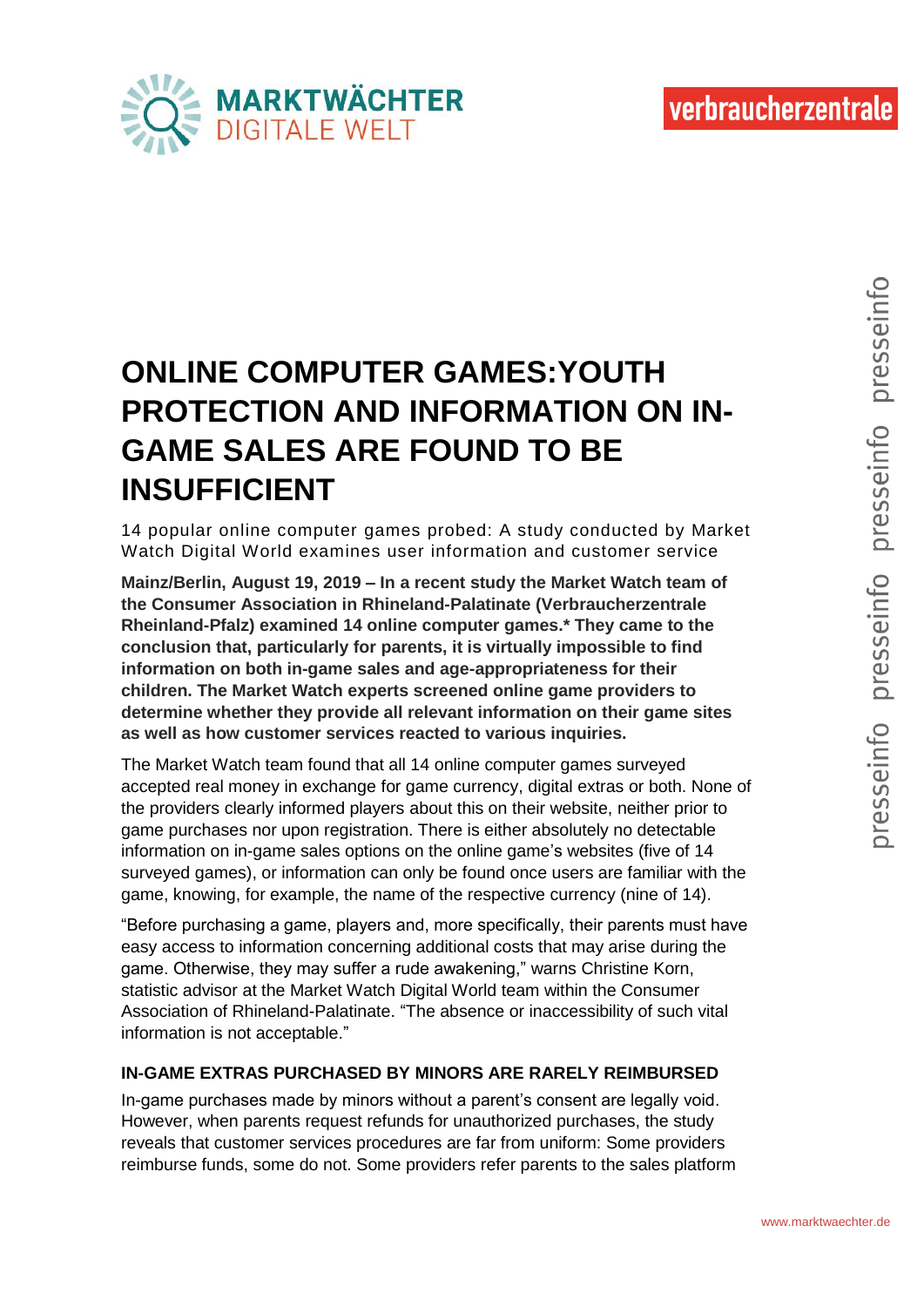or do not react to inquiries at all. "Essentially, it's up to parents to ensure their children do not purchase expensive in-game extras. Some games allow restrictions to be made in the game settings," Korn explains.

## **UNREGULATED AGE RATINGS**

The examined online computer games fail to provide a uniform age rating. Some providers (six of 14) display the German USK Logo (German Entertainment Software Self-Regulation Body) while others use the U.S. American entertainment software rating board (ESRB). During the period under review, three game sites were completely devoid of age rating.

On CDs and DVDs, as well as other physical media, game publishers are legally obligated to clearly display an age rating. The same obligation does not apply to online games.

"The age rating law is a remnant of analog days. Online game providers should also be legally obligated to clearly denote and USK rating," demands Carola Elbrecht, Market Watch Digital World legal advisor at the Federation of German Consumer Organisations. "There must also be uniform labelling requirements for in-game purchase options, as it has been common practice for game apps."

## **CUSTOMER SERVICE – SOME ROOM FOR IMPROVEMENT**

The Market Watch practical test of online computer games pointed out that, for the most part, providers reacted quickly and helpfully to users' inquiries. Others, however, certainly needed improvement. Furthermore, providers often fail to comply with cancellation rights and general terms and conditions. Complete study results can be accessed here: [https://www.marktwaechter.de/digitale](https://www.marktwaechter.de/digitale-welt/marktbeobachtung/pc-spiele-im-praxistest)[welt/marktbeobachtung/pc-spiele-im-praxistest](https://www.marktwaechter.de/digitale-welt/marktbeobachtung/pc-spiele-im-praxistest)

## **REPORT COMPLAINTS TO MARKET WATCH**

Users who are negatively impacted by online games for computers, consoles or smartphones can lodge their complaints with Market Watch using this portal.

### **Methodology**

The Market Watch team at the Consumer Association of Rhineland-Palatinate examined 14 online computer games. Both free and fee-based games were included in the study. The study encompassed inquiries into the availability of user information on game provider websites (such as age ranking and in-game purchase options) prior to the purchase. Customer service procedures and quality were also examined. Data compilation ensued between November 2018 and April 2019. Detailed information on the methodology used can be found in the report.

\* The following computer games were examined: Call of Duty: WWII, Dota 2, FIFA 19, Fortnite: Battle Royale, GTA 5, Hearthstone, League of Legends, Minecraft, PUBG, Realm Royale, Rocket League, Tom Clancy's Rainbow Six Siege, Warframe and World of Tanks.